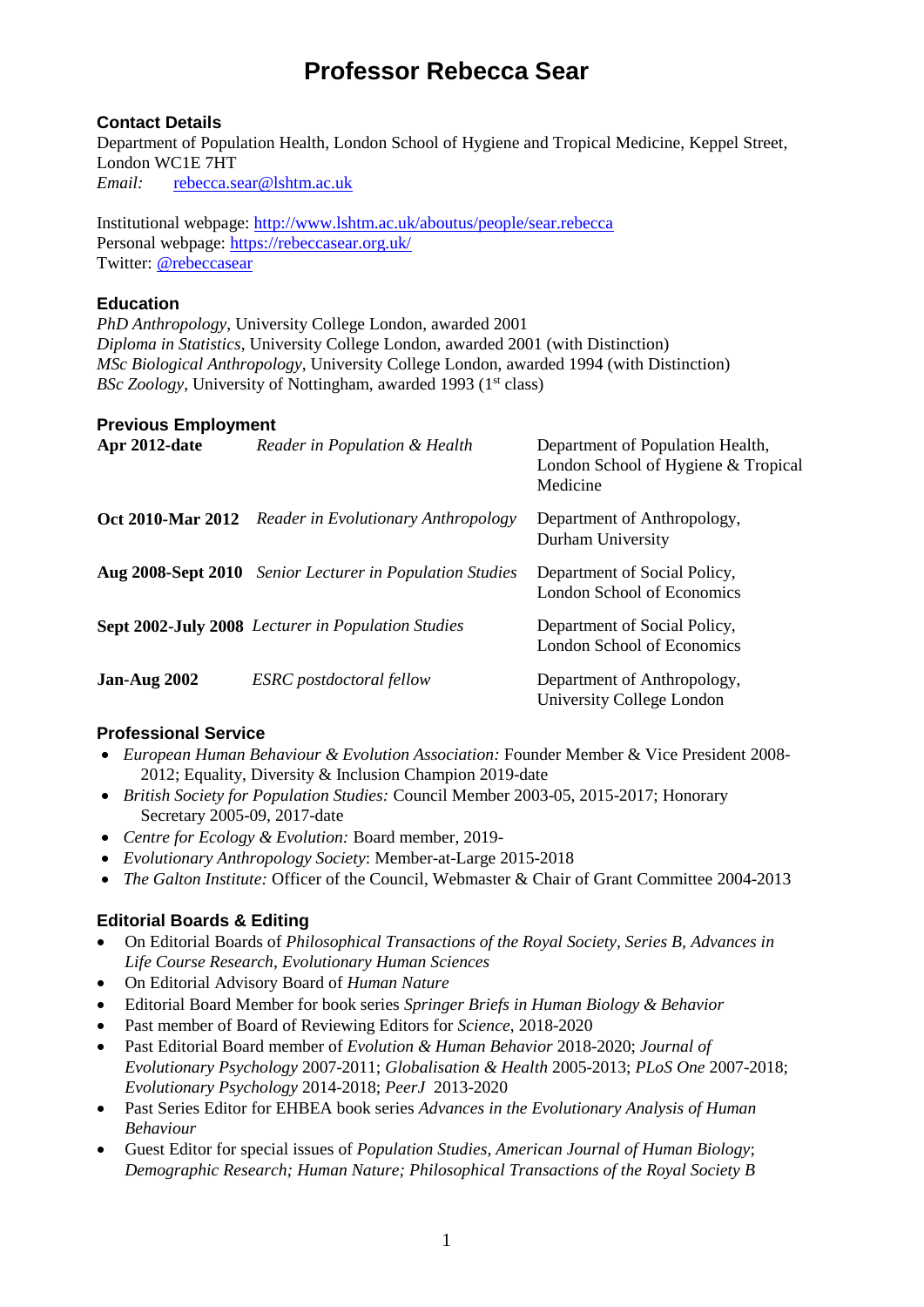## **Reviewing & Panels**

- Panel Member for ESRC Centres Competition, 2020 round
- Member of the FWO (Flanders Research Organisation) Panel, Brussels, for the award of Large Research Infrastructure grants
- Member of the Assessor College for ESRC Grants
- Member of the European Science Foundation College of Expert Reviewers
- Reviewer for (journals): *Advances in Life Course Research, Aging Cell, American Anthropologist, American Journal of Human Biology, American Journal of Physical Anthropology, Annals of Human Biology, Behavioral Ecology, Behaviour, Behavioral and Brain Sciences, Biology Letters, BMC Women's Health, BMJ Open, Current Anthropology, Current Biology, Demography, Economics & Human Biology, Evolutionary Behavioral Sciences, Evolution & Human Behavior, Evolution Medicine & Public Health, Evolutionary Psychology, Evolutionary Psychological Science, Field Methods, History of the Family, Human Biology, Human Nature, Journal of Anthropological Sciences, Journal of Biosocial Science, Journal of Ethology, Journal of Marriage and Family, Lancet Global Health, Nature Ecology & Evolution, PLoS Biology, PLoS ONE, PLoS Medicine, Population and Development Review, Population Space and Place, Population Studies, Proceedings of the National Academy of Sciences USA, Proceedings of the Royal Society Series B, Personality and Individual Differences, Psychological Review, Psychological Science, Sage Open, Science, Scientific Reports, Social Biology, Social Science & Medicine, Social Science & Medicine – Population Health, World Development*
- Reviewer for (publishers): Oxford University Press, Cambridge University Press, Harvard University Press, Princeton University Press, Wiley-Blackwell
- Reviewer for (funding bodies): ESRC, Leakey Foundation, Leverhulme Trust, NSF, Canada Social Sciences & Humanities Research Council, Austrian Science Fund, Wellcome Trust, French National Research Agency
- Judge for *Human Behaviour and Evolution Society* awards: 2011 New Investigator award, 2012 Poster competition, & 2013 Early Distinguished Career Award
- Advisory Board member *The Consequences of Formal Education for Science and Religion*  Templeton 4SR grant, Austin, Texas

## **Grants**

- Co-I, Templeton Foundation Grant, (PI John Shaver, C-Is Mary Shenk, Richard Sosis), "The evolutionary dynamics of religion, fertility and child success"
- Co-I, ESRC UK-Japan Connections Grant (Co-PIs Emily Emmott, Masahito Morita), "Adolescent Sociality across Cultures: Establishing a Japan-UK Collaboration"
- Mentor for MRC Skills Development Fellowship to Dr Abigail Page, "Predicting parental investment and child outcomes in transitional populations" 2016 round
- Sponsor for NWO (Netherlands Organisation for Scientific Research) Rubicon Postdoctoral Fellowship to Dr Gert Stulp, "Understanding (mal)-adaptive fertility", April 2014-March 2016
- Mentor for MRC Population Health Fellowship to Dr David Lawson, "Population health meets evolutionary anthropology", Sept 2013-May 2016
- Co-PI, NESCent workshop series grant, "Integrating evolutionary models of human fertility change", Oct 2013-May 2015
- Visiting Research Fellowship: Edith Cowan University, Perth, Australia, April 2013
- PI, European Research Council Starting Grant 2009-10 round, "Family matters: intergenerational influences on fertility", March 2011 – August 2015
- PI, STICERD (Suntory and Toyota International Centres for Economics and Related Disciplines, LSE) Small Grant, March 2009
- PI, British Academy Small Grant, December 2008
- PI, STICERD Small Grant, March 2008
- PI, ESRC Post-doctoral Fellowship, "The impact of male kin on reproductive behaviour in rural Gambia", Jan – Sept 2002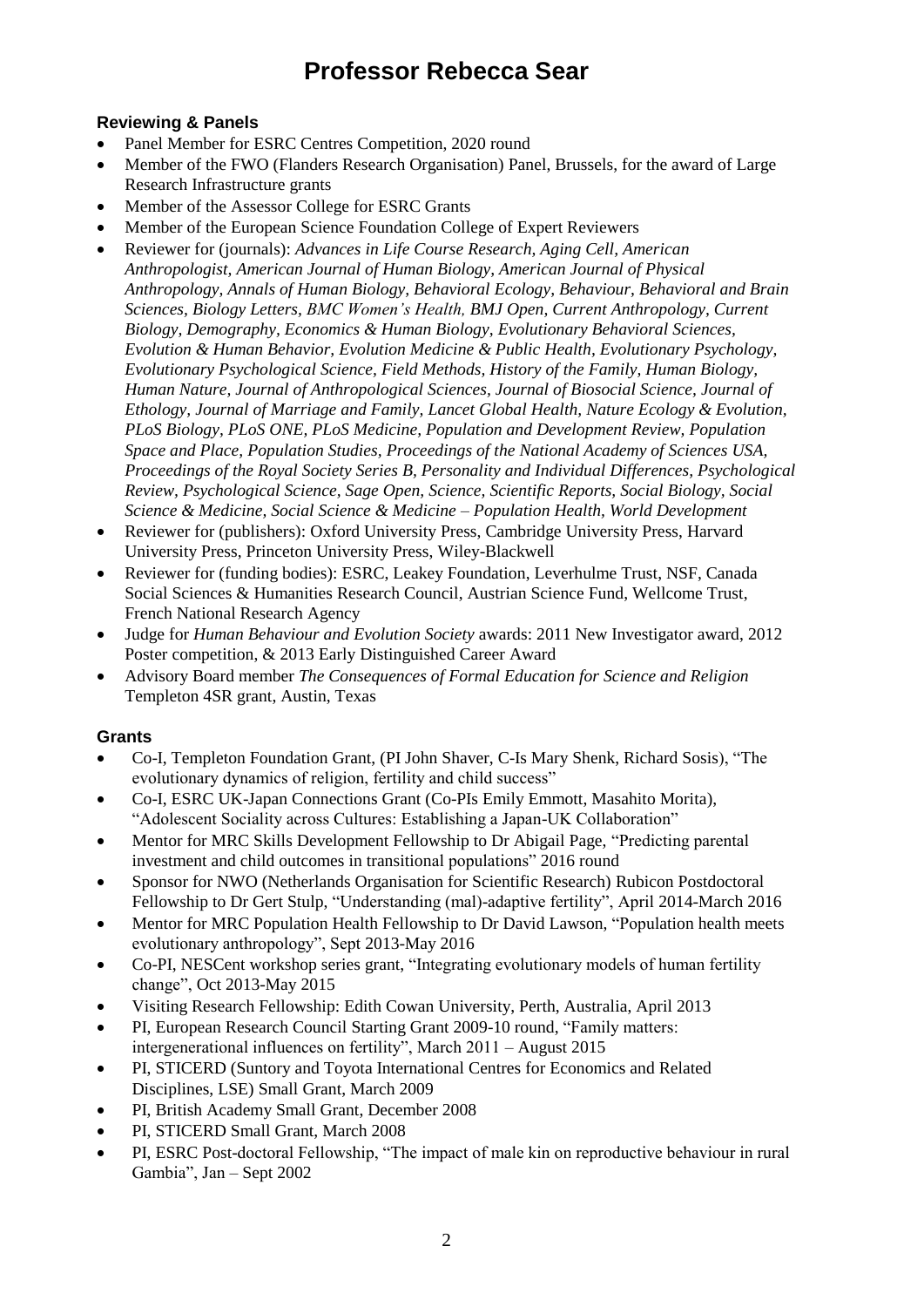## **PhD Students**

Completed:

- Alyce Raybould (ESRC-funded), 2021
- Anushé Hassan (ESRC-funded), 2021
- Laura Brown (ESRC-funded), 2019
- Sophie Hedges (ESRC-funded), 2019
- Sandra Virgo (ESRC-funded), 2015
- Susie Schaffnit (ERC-funded), 2014
- Paula Sheppard (ESRC-funded), 2013
- Paul Mathews (ESRC-funded), 2011
- Dewi (Jani) Puradiredja, 2011
- Neil Cummins, 2009

Current:

- Rose Stevens (Oxford), expected 2022
- Estelle McLean (LSHTM Staff), expected 2023
- Susan Fuller, expected 2024

## **Postdoctoral mentoring**

- Abigail Page, MRC Postdoctoral Fellow
- David Lawson, MRC Population Health Fellowship, now Assistant Professor, UC Santa Barbara
- Gert Stulp, Rubicon Fellow, now Postdoctoral Researcher, University of Groningen
- Cristina Moya, ERC-funded, now Assistant Professor, UC Davis
- Kristin Snopkowski, ERC-funded, now Assistant Professor, Boise State University, Idaho
- 4 LSHTM staff mentees, as part of LSHTM's mentoring scheme

## **Major internal LSHTM administrative roles**

- Co-Chair of the Research Staff & Culture Working Group, 2020-
- Member of the Centre for History in Public Health Advisory Committee, 2018-
- Cluster Leader for Demography Cluster, ESRC UBEL-DTP, ongoing
- Mentor for Staff Mentoring Scheme, and Young Scientists Programme, ongoing
- Head of Department of Population Health, 2017-2020
- Head of Population Studies Group 2015-2017
- Research Degree Coordinator, 2012-2017
- Panel member of Social Science Review Panel, 2016

## **Teaching**

- Developed new course on 'Good practice in peer review' for early career researchers, in LSHTM's 'Transferable skills programme' and given at 2017 & 2020 BSPS, & 2018 EHBEA conferences
- Taught 'Masterclass in Evolutionary Demography' to students of Radboud Group for Historical Demography and Family History, Radboud University Nijmegen, Netherlands, Sept 2017
- LSHTM: F2F teaching on *Population Studies* (module organizer), *Demographic Methods, Research Design & Analysis*; DL teaching on *Population Studies* (module organizer)
- Durham: 3rd -year UG courses in *Social and Evolutionary Demography* & *Nutritional and Disease Ecology*; and MSc *Evolutionary Anthropology* and *Evolutionary Medicine*
- LSE: taught 3 UG and 3 PG courses in population studies, including both methodological and substantive courses; taught research methods to Social Policy UGs; and acted as both Admissions Tutor and Course Director for MSc *Population & Development*; supervised approx. 1 BSc and 10 MSc dissertations/year
- UCL: teaching fellow for UG courses in anthropology and biology

## **Conference organisation**

Co-organiser 'Grandmothers and public health' BSPS workshop, May 2019,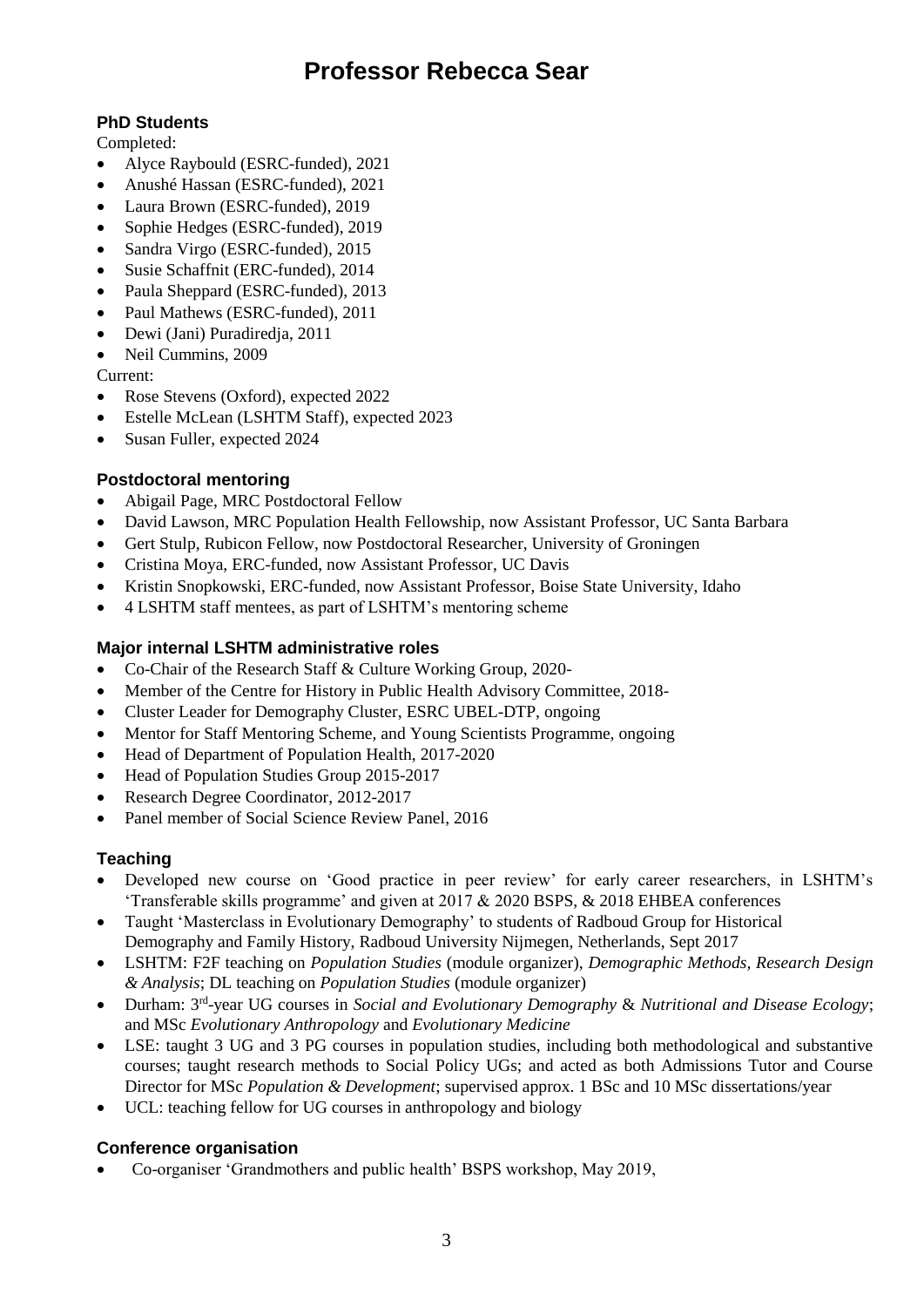- Session organiser for '*Evolutionary demography*' session at the International Union for the Scientific Study of Population conference, Cape Town, South Africa, October 2017
- Co-organiser for session on 'Critical and theoretical gender perspectives on demography' at BSPS conference, Liverpool, 2017
- Co-organiser of one-day BSPS meeting 'Menopause, culture & health', LSE May 2017
- Local host and co-organiser for European Human Behaviour & Evolution Association conference, April 2016
- Co-organiser for series of workshops on 'Integrating evolutionary models of human fertility change' held at and funded by the National Evolutionary Synthesis Center, Raleigh, North Carolina, US, 2013-14
- Session organiser for '*Evolutionary demography*' session at the International Union for the Scientific Study of Population conference, South Korea August 2013
- Co-organiser of '*Evolutionary demography of fertility the influence of social networks'* at the School for Advanced Research, Santa Fe, US, 18-20 June 2012
- Co-organised *British Society for Population Studies (BSPS)* workshop, 15-17 July 2009, Cambridge, on 'Fertility declines in the past, present and future'
- Co-organised *International Union for the Scientific Study of Population* workshop, 23-25 July 2008, Bristol, on 'Trade-offs in female life histories'
- Founder member of the European Human Behaviour and Evolution conferences (now relaunched as the *European Human Behaviour and Evolution Association*: [http://www.ehbea.com/\)](http://www.ehbea.com/)
- Co-organiser and local host of the *European Human Behaviour and Evolution* conference at LSE, 28-30 March 2007
- Organised Evolutionary Demography strand at the 2005 *BSPS* Conference
- Developed and organised new strand at 2003 *BSPS* Conference on Evolutionary Demography

## **Invited Lectures & Workshops: International**

- Toulouse Economics and Biology Workshop Fertility: causes and consequences, May 2021
- Plenary talk, European Human Behaviour and Evolution Association conference, March 2021
- Human Behaviour & Evolution Society Roundtable on 'Life History Theory', November 2020
- 'Eugin Chair Virtual Symposium The many faces of becoming a parent', organised by Universitat Pompeu Fabra, Barcelona, September 2020
- School of Archaeology and Anthropology, Australia National University, online public lecture July 2020
- Invited talk at the International Day of PhD students, at the Graduate School of Medical Sciences at Jagiellonian University, March 2020 [cancelled due to COVID19]
- Longitudinal Research Workshop, Max Planck Institute for Evolutionary Anthropology, Leipzig, Dec 2019
- Social Learning Workshop, Amsterdam, Sept 2019
- Adolescence x Language Evolution symposium, Tokyo, July 2019
- Think and Exchange ideas of Adolescence workshop, Tokyo, July 2019
- Max Planck workshop on 'Emerging research questions on the intersection of epidemiology and demography', Schloss Ringburg, Germany, March 2019
- BBVA Foundation Lecture, to Demography CSIC Spanish National Research Council, Madrid, Feb 2019
- Keynote talk, Evolutionary Demography Society conference, Miami, Jan 2019
- Institute of Evolutionary Medicine, University of Zurich, Seminar Series, Oct 2018
- Distinguished Lecture, Max Planck Institute for Evolutionary Anthropology, Leipzig, May 2018
- Workshop on "High Fertility and Child Flourishing: The Success of Religions", Pittsburgh, April 2018
- Plenary talk at Polish Society for Human and Evolution Studies, 4th annual conference, Krakow, 20-22 Sept 2017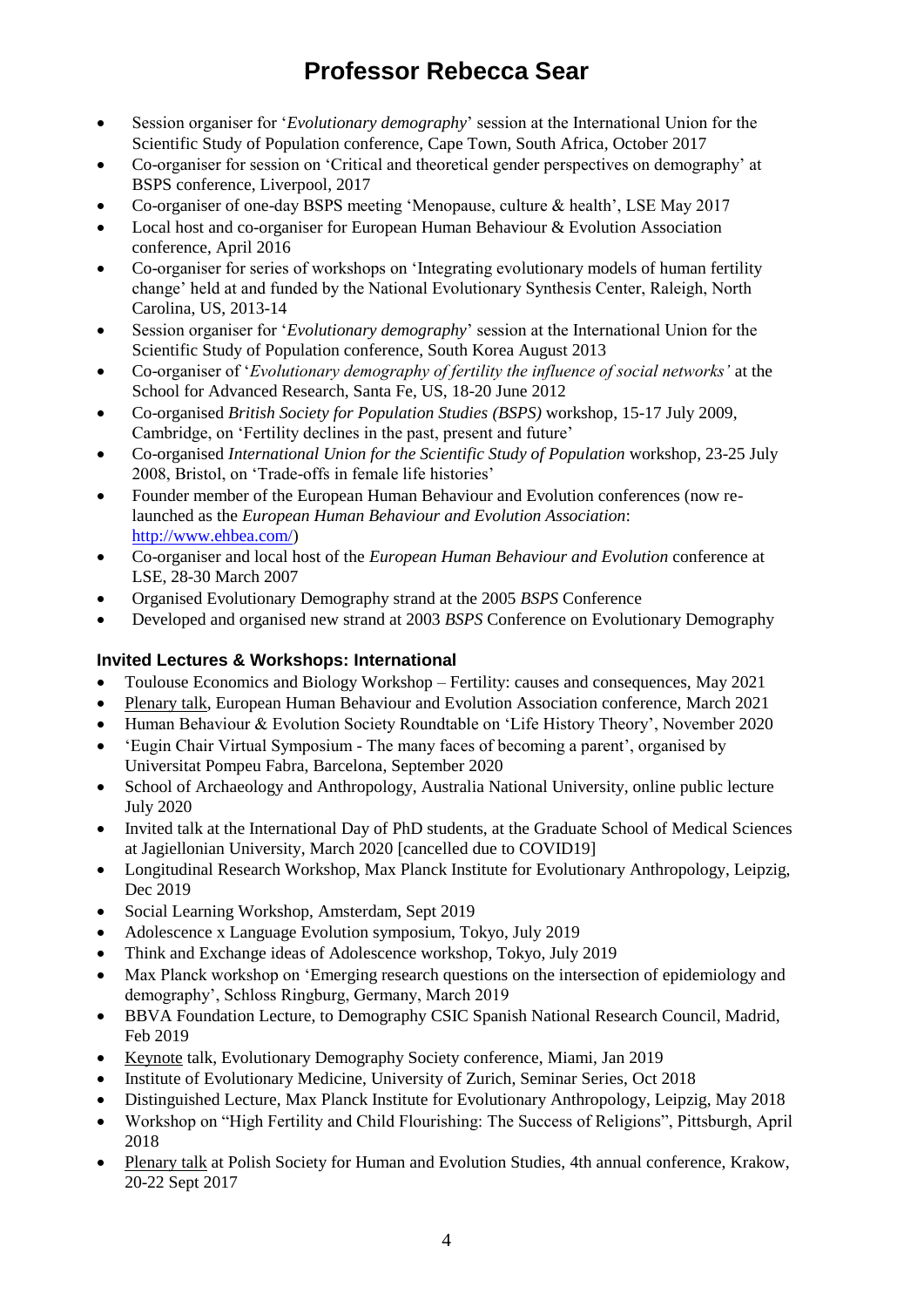- Plenary talk at Human Behavior & Evolution Society annual conference, Boise State University, May 2017
- Workshop on "Advancing Life Course Theories and Methods: Key Challenges and Solutions", Hanse-Wissenschaftskolleg, Delmenhorst, Germany, Feb 2017
- Plenary talk at European Society for Historical Demography, Leuven Belgium, Sept 2016
- Invited talk at 'The Evolution of Psychopathology' seminar, Oakland University, Michigan, US, April 2016
- Invited talk on 'The Future of Demography', Max Planck Institute for Demographic Research, Rostock, Germany, March 2016
- Working group on 'Genetic and social causes of life chances: New perspectives on pathways connecting the genome to social outcomes', Bielefeld University Center for Interdisciplinary Research, Germany, Oct 2015
- Workshop 'Biological & cultural contributions to child growth & maturation', Haifa, May 2015
- Lancet special issue on 'Evolutionary Public Health' meeting, Arizona State University, Oct 2014
- 5<sup>th</sup> Nordic Evolutionary Psychology Meeting, Lammi, Finland, Sept 2014
- Workshop on 'Intimate Relationships', Wellington New Zealand, November 2013
- Plenary talk at 'Evolutionary Demography' Symposium, European Society for Evolutionary Biology Conference, Lisbon, August 2013
- Invited panel member in panel on Open Access Publishing, European Human Behaviour and Evolution Association conference, Amsterdam, March 2013
- World Bank workshop on Gender Equality, Washington DC, January 2013
- Workshop on 'International Perspectives on Family Structures and Child Well-being', McGill University, Montreal, November 2012
- Workshop on 'Long-term Implications of the Demographic Transition', Madrid, Spain, Sept 2009
- Swiss Etiological Study of Adjustment and Mental Health Summer School, Basel, Switzerland, Sept 2008
- Research Methods Workshop, Addis Ababa University, Ethiopia, March 2008
- Workshop 'Inheritance of Inequality in Pre-Modern Societies', Santa Fe Institute, New Mexico, US, March 2008

## **Invited Lectures & Workshops: UK**

- 'Living long better' seminar series, University of Oxford, May 2021
- Radical Anthropology Group, UCL, March 2020
- "Being an academic in Demography: a masterclass for PhD students on data challenges and peer review", LSE, Feb 2020
- Evolutionary Medicine & Public Health Seminar Series, University of Oxford, Oct 2019
- Wolfson College Cambridge Science Society, June 2019
- Keynote talk, CROSSDEM 2019 conference, UCL Institute of Archaeology, March 2019
- Sir Richard Doll Seminars in Public Health & Epidemiology, University of Oxford, Nov 2018
- Nuffield College Sociology Seminar Series, Oxford University Nov 2018
- Conference on "Comparative perspectives on social inequalities in life and death", St John's College, Cambridge, June 2018
- "Biological anthropology: possible futures" Oxford University, November 2016
- Wolfson College Science Society, Cambridge, February 2016
- Plenary talk at workshop on 'Early life developmental effects: unifying evolutionary and biomedical perspectives', Falmouth, Sept 2015
- Workshop on 'Perspectives on Cooperation', UCL, January 2015
- Workshop on 'Fertility: demography change in the South', Oxford University, Mar 2013
- Galton Institute Conference on 'Human and Primate Evolution', British Academy, Nov 2011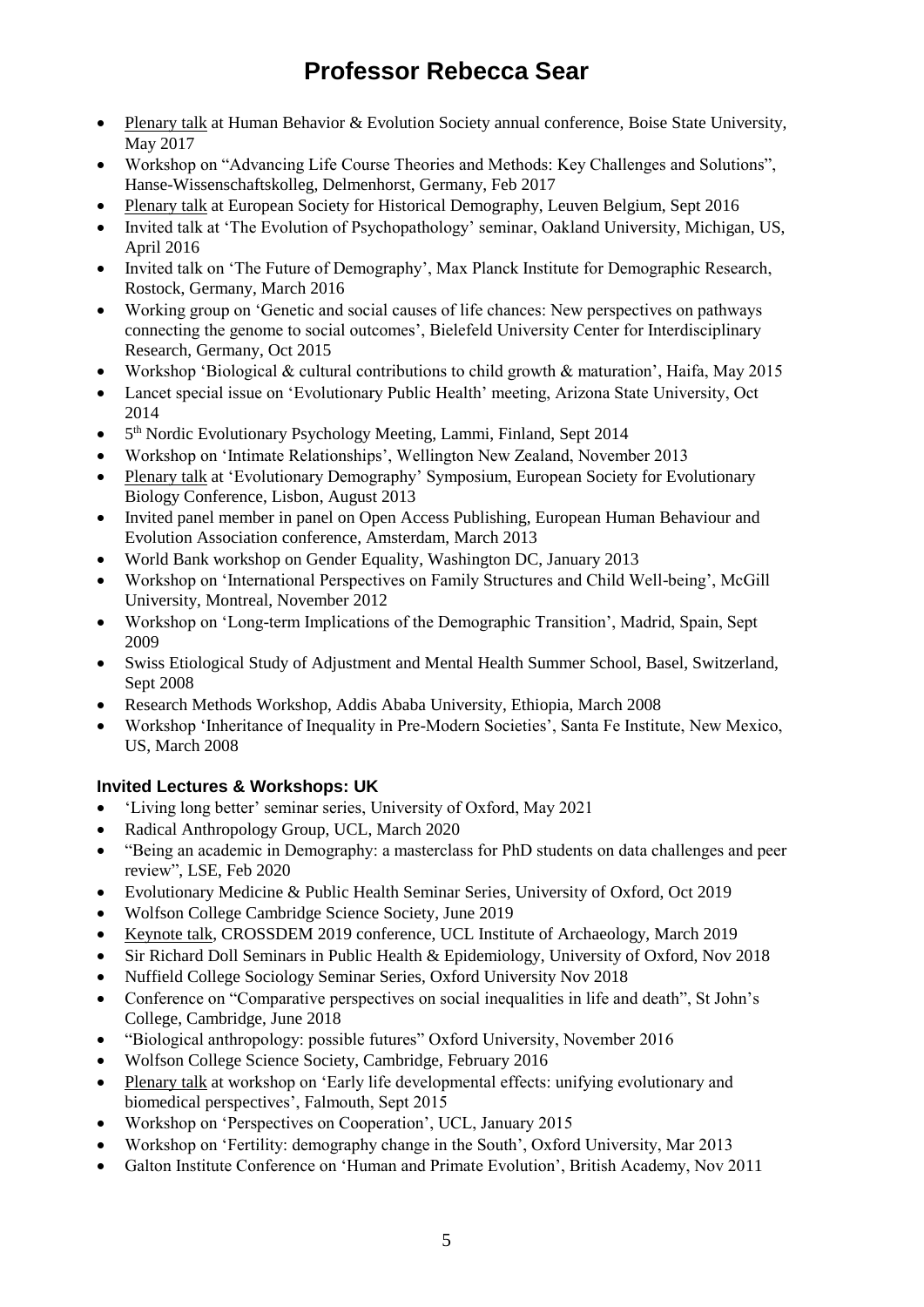- Workshop on 'Applied Evolutionary Anthropology', Bristol University, Sept 2011
- Workshop on 'Contemporary Childbearing & Evolutionary Theory', Oxford University, Mar 2011
- Northeast Meeting on Evolution, Brains and Behaviour, Newcastle University, Jan 2011
- Seminar on 'The Darwinian Renaissance in the Humanities and Social Sciences' Queen Mary, University of London, November 2009
- Workshop on 'The Future of Human Reproduction', University of Oxford, June 2009
- Royal Statistical Society meeting on 'Demography of the Developing World', London, Mar 2009
- "Darwin Festival", University of Northampton, June 2009
- Symposium 'Biology, Evolution & the Social Science Curriculum', Cambridge, Apr 2008
- London Evolutionary Research Network (LERN), University College London, 2006
- Alloparenting Conference of the Biosocial Society, London, 2004

## **Invited Departmental Seminars**

- Broom Demography Center, UC Santa Barbara, January 2021
- School of Psychology Research Centre for Applied Psychology Seminar Series, University of Bedfordshire Dec 2019
- Centre for Culture & Evolution, Brunel University Nov 2019
- Centre for Economic Demography, Lund University, Sweden Nov 2017
- Department of History, Radboud University Nijmegen, Netherlands, Sept 2017
- Sociology Department, KU Leuven, May 2016
- School of Humanities & Social Sciences, Hong Kong University of Science & Technology, Sept 2016
- Seminar at the Institute for Advanced Studies, Toulouse, Sept 2015
- Population Brown Bag Seminars, LSE, Feb 2015
- Department of Anthropology, Roehampton University, Sept 2014
- Department of Anthropology, UCL, January 2014
- Department of Biosciences, Exeter University, June 2013
- Anthropology Colloquium, UC Davis, February 2012
- Behavior, Evolution & Culture Seminar, UCLA, February 2012
- Nuffield College, University of Oxford, Nov 2011
- Evolutionary Studies Program Seminar, Binghamton University, US, November 2010
- Department of Sociology, University of Oxford, Oct 2009
- Psychology Department, Nottingham Trent University, February 2009
- School of Biological & Chemical Sciences, Queen Mary, University of London, Jan 2009
- Department of Anthropology, London School of Economics, October 2008
- Department of Psychology, Kingston University, Feb 2008
- Department of Anthropology, University of Canterbury, Kent, Jan 2008
- Institute of Social and Cultural Anthropology, University of Oxford, 2007
- Department of Anthropological Sciences, University of Stanford, US, 2006
- Department of Psychology, University of East London, 2005
- Department of Anthropology, University of Durham, 2004
- Department of Biology, University of Liverpool, 2004

## **Invited policy meetings**

- Panel member for online seminar: Beyond COVID-19 Population Challenges Ahead, organised by Population Europe, Dec 2020
- Expert meeting: Freedom of choice the foundation of family policies in Europe? Population Europe High-Level Policy Experts Meeting, German Embassy, London, 2019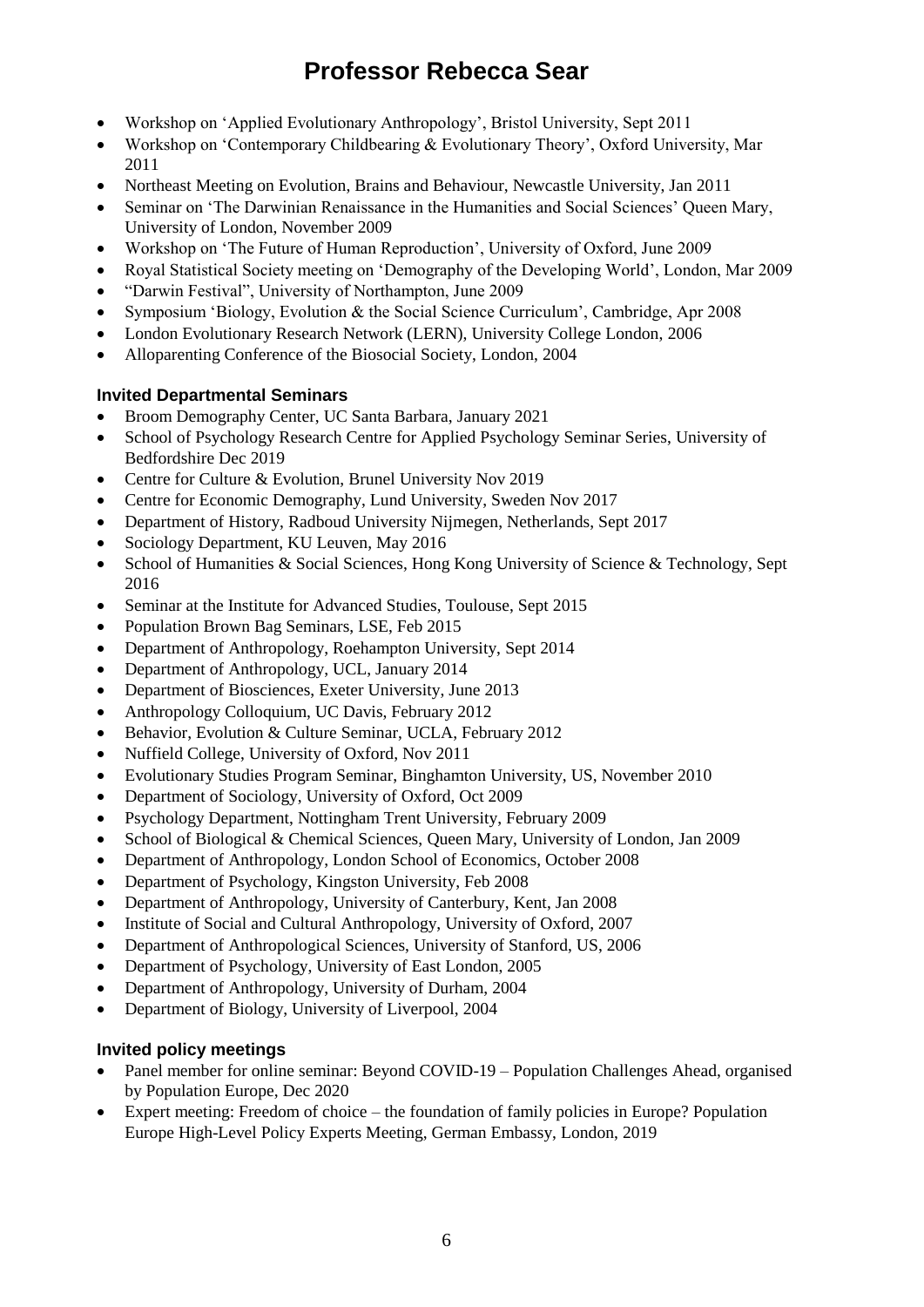**Publications** (see<https://rebeccasear.org.uk/publications/> for pdfs of all papers) *Peer-reviewed journal articles* **2021**

- 1. Moya, C., Goodman, A., Koupil, I., **Sear, R.** (2021) Historical context changes pathways of parental influence on reproduction: an empirical test from 20th century Sweden. *Social Sciences* **10**(7): 260
- 2. Brown, L.J. & **Sear, R.** (2021) How do reproduction, parenting and health cluster together? Exploring diverging destinies, life histories and weathering in two UK cohort studies. *Advances in Life Course Research*
- 3. Spake, L., Schaffnit, S.B., **Sear, R.,**, Shenk, M.K., Sosis, R. & Shaver, J.H. (2021) Mother's partnership status and allomothering networks in the United States & United Kingdom. *Social Sciences* **10**(5): 182
- 4. **Sear, R.** (2021) The male breadwinner nuclear family is not the 'traditional' human family, and promotion of this myth may have adverse health consequences *Philosophical Transactions of the Royal Society, Series B* **376**: 2020020
- 5. Shenk, M.K., Morse, A.R., Mattison, S.M., **Sear, R.**, Alam, N., Raqib, R., Kumar, A., Mim, F., Blumenfield, T., Shaver, J., Sosis, R., and Wander, K. (2021) Social support, nutrition, and health among women in rural Bangladesh: complex tradeoffs in alloparenting, kin proximity, and social network size**.** *Philosophical Transactions of the Royal Society, Series B* **376**: 2020027

#### **2020**

- 6. Shennan, S. & **Sear, R.** (2020) Archaeology, demography and life history theory together can help us understand past and present population patterns. *Philosophical Transactions of the Royal Society, Series B*
- 7. Thurstans, S. Opondo, C., Seal, A., Wells, J.C., Khara, T., Dolan, C., Briend, A., Myatt, M., Garenne, M., Sear, R., & Kerac, M. (2020) Boys are more likely to be undernourished than girls: a systematic review and meta-analysis of sex differences in undernutrition. *BMJ Global Health*
- 8. Raybould, A. & **Sear, R.** (2020) Children of the (gender) revolution: a theoretical and empirical synthesis. *Population Studies* **75**(2): 169-190
- *9.* **Sear, R.** (2020) Do human 'life history strategies' exist? *Evolution & Human Behavior*
- *10.* Jaeggi, A.V., Martin, J.S., Floris, J., Bender, N., Häusler, M., Sear, R., Staub, K. (2020) Life history trade-offs in a historical population (1896-1939) undergoing rapid fertility declines: costs of reproduction? Registered Report accepted in principle at *Evolutionary Human Sciences*
- 11. Shaver, J.H., Power, E.A., Purzycki, B., Watts, J., **Sear, R.**, Shenk, M.K., Sosis, R., Bulbulia, J.A. (2020) Church attendance and alloparenting: An analysis of fertility, social support, and child development among English mothers. *Philosophical Transactions of the Royal Society, Series B*
- 12. Hazel, W, Black, R. Smock, R, **Sear, R.** Tompkins, J. (2020) An age-dependent ovulatory strategy explains the evolution of dizygotic twinning in humans. *Nature Ecology and Evolution*

## **2019**

- 13. Hassan, A., Schaffnit, S.B. **Sear, R.**, Urassa, M., Lawson, D.W. (2019) Fathers favour sons, mothers don't discriminate: sex biased parental care in North Western Tanzania. *Evolutionary Human Sciences* **1** e13
- 14. Brown, L.J. & **Sear, R.** (2019) Are mothers more likely to breastfeed in harsh environments? Physical environmental quality and breastfeeding in the Born in Bradford Study. *Maternal and Child Nutrition* 2019:e12851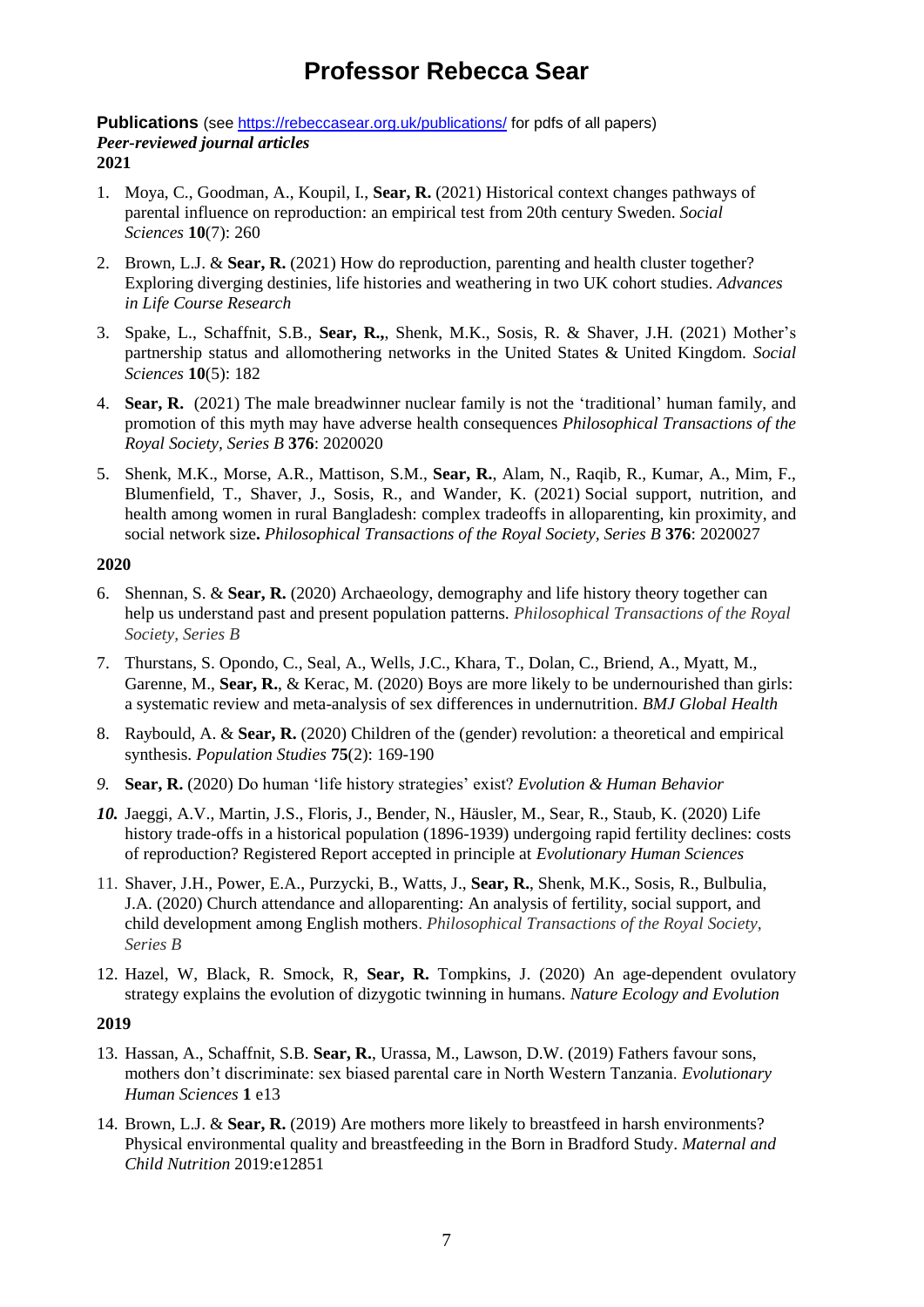- *15.* Hedges, S., Lawson, D.W., Todd, J., Urassa, M., **Sear, R.** (2019) Sharing the load: how do coresident children influence the allocation of work and schooling in north-western Tanzania? *Demography*
- 16. Wells, J.C.K., Cole, T., Cortina-Borja, M., **Sear, R.**, Leon, D.A., Marphatia, A.A., Murray, J., Wehrmeister, F.C., Oliveira, P.D., Gonçalves, H., Oliveira, I.O., Menezes, A.M.B. (2019) Low maternal capital predicts life history trade-offs in daughters: why adverse outcomes cluster in individuals. *Frontiers in Public Health* **7**:206
- *17.* Borgerhoff Mulder, M.; Towner, M.; Baldini, R.; Beheim, B.; Bowles, S.; Colleran, H.; Gurven, M.; Kramer, K.; Mattison, S.; Nolin, D.; Scelza, B.; **Sear, R.**; Shenk, M.; Voland, E.; Ziker, J. (2019) Differences between sons and daughters in the intergenerational transmission of wealth. *Philosophical Transactions of the Royal Society, Series B* **374***:* 20180076
- 18. Hedges, S., **Sear, R.**, Todd, J., Urassa, M., Lawson, D.W. (2019) Earning their keep? Fostering, children's education and work in north-western Tanzania. *Demographic Research* **41**(10): 263- 292
- *19.* **Sear, R.,** Sheppard, P., & Coall, D. (2019) Cross-cultural evidence does not support universal acceleration of puberty in father-absent households. *Philosophical Transactions of the Royal Society, Series B* **374**: 20180124
- 20. Hruschka, D., **Sear, R.** & Hackman, J. (2019) Worldwide fertility declines do not rely on stopping at ideal family sizes. *Population Studies* **73**(1): 1-17

#### **2018**

- 21. Hedges, S., **Sear, R.**, Todd, J., Urassa, M. & Lawson, D.W. (2018) Trade-offs in children's time allocation: mixed support for embodied capital models of the demographic transition in Tanzania. *Current Anthropology* **59**(5): 644-654
- 22. Coall, D., Hilbrand, S., **Sear, R.** & Hertwig, R. (2018) Interdisciplinary perspectives on grandparental investment: a journey towards causality. *Contemporary Social Science* **13**(2): 159- 174

#### **2017**

- 23. **Sear, R.** (2017) Family and fertility: does kin help influence women's fertility and how does this vary worldwide? *Population Horizons* **14**(1): 18-34
- 24. Brown, L.J. & **Sear, R.** (2017) Local environmental quality positively predicts breastfeeding in the UK's Millennium Cohort Study. *Evolution, Medicine & Public Health* **2017**(1): 120-135
- 25. Schaffnit, S.B. & **Sear, R.** (2017) Supportive families versus support from families: the decision to have a child in the Netherlands. *Demographic Research* **37**(14): 414-454
- 26. Schaffnit, S.B. & **Sear, R.** (2017) Support for new mothers and fertility in the United Kingdom: not all support is equal in the decision to have a second child. *Population Studies* **71**(3): 345-361
- 27. Wells, J.C.K., Nesse, R., **Sear, R.**, Johnstone, R., Stearns, S. (2017) Evolutionary public health: introducing the concept. *Lancet* 390(10093): 500-509
- 28. Lawson, D.W., Núñez-de la Mora, A, Cooper, G.D., Prentice, A, Moore, S.E. & **Sear, R.** (2017) Marital status and sleeping arrangements predict salivary testosterone in rural Gambian men. *Adaptive Human Behavior & Physiology* **3**(3): 221-240

#### **2016**

29. Mattison, S., & **Sear, R**. (2016) Modernising evolutionary anthropology. *Human Nature* **27**(4): 335-350.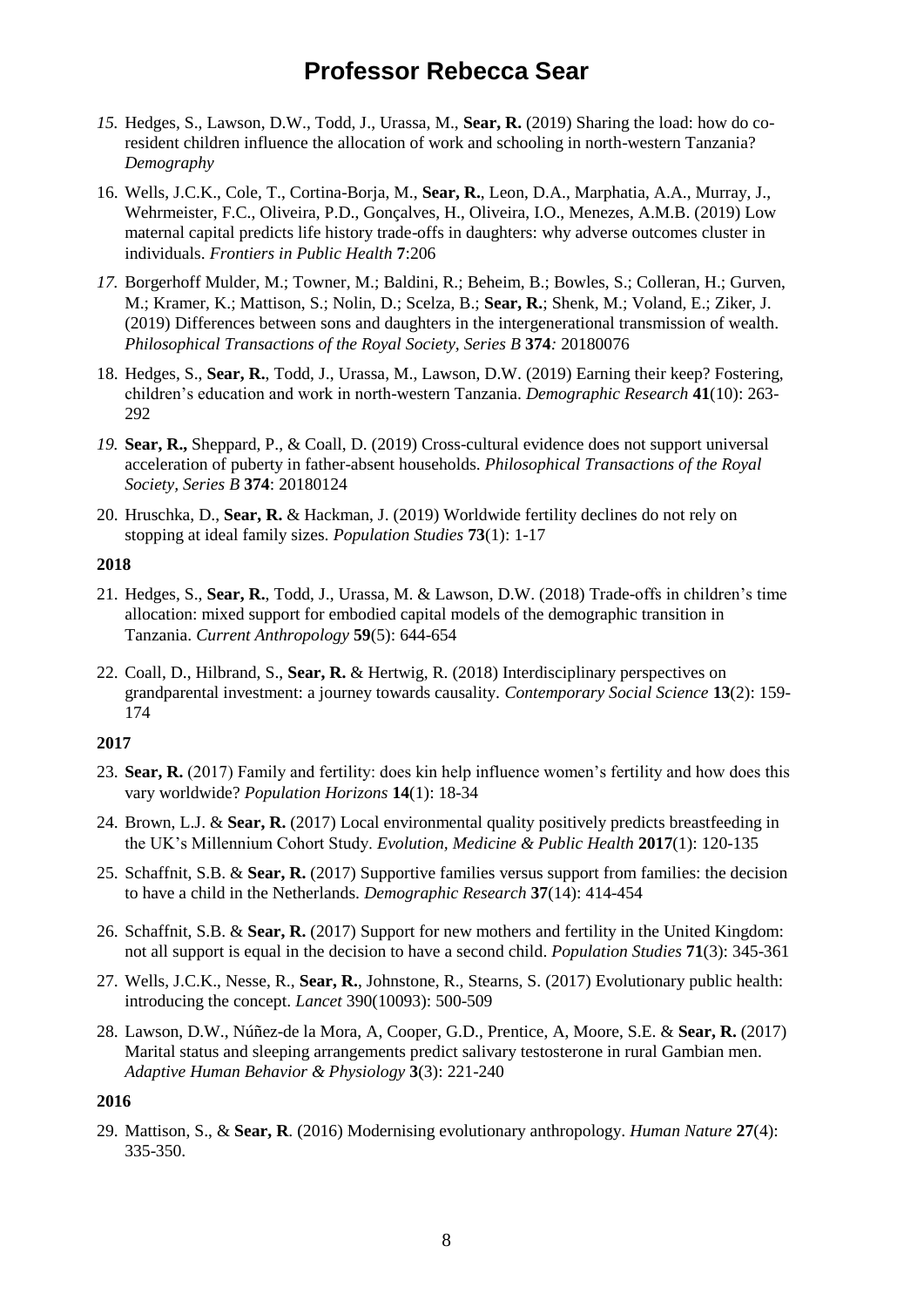- 30. Stulp, G., **Sear, R.** & Barrett, L. (2016) The reproductive ecology of industrial societies, part I: why measuring fertility matters. *Human Nature* **27**(4): 422-444
- 31. Stulp, G., **Sear, R.**, Mills, M., Schaffnit, S.B. & Barrett, L. (2016) The reproductive ecology of industrial societies, part II: on the association between wealth and fertility. *Human Nature* **27**(4): 455-470
- 32. Virgo, S. & **Sear, R.** (2016) Area-level mortality and morbidity predict 'abortion proportion' in England and Wales. *Evolution & Human Behaviour* **37**(5): 366-375
- 33. Sheppard, P., Pearce, M. & **Sear, R.** (2016) How does childhood socioeconomic hardship affect reproductive strategy? Pathways of development. *American Journal of Human Biology* **28**(3): 356-363
- 34. Sheppard, P. & **Sear, R.** (2016) Do grandparents compete with or support their grandchildren? In Guatemala, paternal grandmothers may compete, and maternal grandmothers may cooperate. *Royal Society Open Science* **3**: 160069
- 35. **Sear, R.**, Lawson, D.W., Kaplan, H. & Shenk, M.K. (2016) Understanding variation in human fertility: what can we learn from evolutionary demography? *Philosophical Transactions of the Royal Society of London, B* **371**: 20150144
- 36. Moya, C., Snopkowski, K. & **Sear, R.** (2016) What do men want? Re-examining whether men really can benefit from higher fertility than is optimal for women. *Philosophical Transactions of the Royal Society of London, B* **371**: 20150149
- 37. Snopkowski, K. & **Sear, R.** (2016) Does grandparental help mediate the relationship between kin presence and fertility? *Demographic Research*. **34**(17): 467-498
- 38. **Sear, R.** (2016) Beyond the nuclear family: an evolutionary perspective on parenting. *Current Opinion in Psychology*. **7**: 98-103

#### **2015**

- 39. Sheppard, P., Garcia, J.R. & **Sear, R.** (2015) Childhood family disruption and adult height: is there a mediating role of puberty? *Evolution Medicine and Public Health*. **1**: 332-342
- 40. **Sear, R.** (2015) Evolutionary contributions to the study of human fertility. *Population Studies* **69**: sup1, S39-S55
- 41. Snopkowski, K. & **Sear, R.** (2015) Grandparental help in Indonesia is directed preferentially towards needier descendants: a potential confounder when exploring grandparental influences on child health? *Social Science & Medicine* **128**: 105-114

#### **2014**

- 42. Moya, C. & **Sear, R.** (2014) Intergenerational conflicts may help explain parental absence effects on reproductive timing: a model of age at first birth in humans. *PeerJ* **2**:e512
- **43.** Snopkowski, K., Moya, C. & **Sear, R.** (2014) A test of the intergenerational conflict model in Indonesia shows no evidence of earlier menopause in female-dispersing groups *Proceedings of the Royal Society, Series B* **281**(1788): 20140580
- 44. Sheppard, P.J., Snopkowski, K. & **Sear, R**. (2014) Father absence and reproduction-related outcomes in Malaysia, a transitional fertility population. *Human Nature* **25**(2): 213-234
- 45. Schaffnit, S.B. & **Sear, R.** (2014) Wealth modifies the effects of kin on women's fertility in high-income countries. *Behavioural Ecology* **25**(4): 834-842
- 46. Felisberti, F.M., & **Sear, R.** (2014) Postdoctoral researchers in the UK: a snapshot of factors affecting their research output. *PLoS ONE* **9**(4): e93890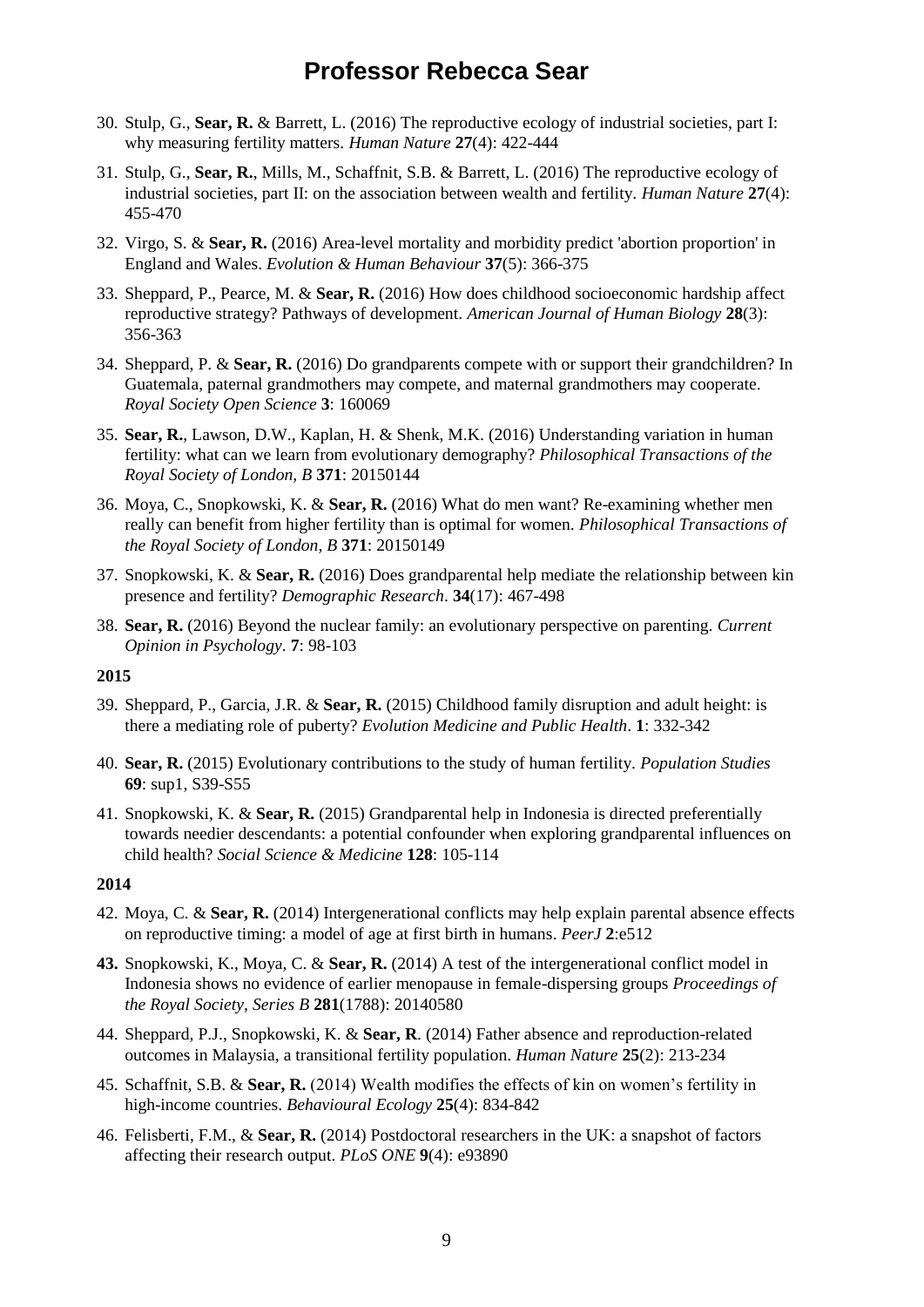- 47. Sheppard, P.J., Schaffnit, S.B. Garcia, J.R. & **Sear, R.** (2014) Fostering relations: First sex and marital timings for children raised by kin and non-kin carers. *Evolution and Human Behaviour*  **35**(3): 161-168
- 48. Sheppard, P., Garcia, J. & **Sear, R.** (2014) A not-so-grim tale: how childhood family structure influences reproductive and risk-taking outcomes in a historical U.S. population. *PLoS ONE* 9(3): e89539

#### **2013**

- 49. Nettle, D., Gibson, M.A., Lawson, D. & **Sear, R**. (2013) Human behavioural ecology: current research and future prospects. *Behavioural Ecology* **24**(5): 1031-1040
- 50. Mathews, P. & **Sear, R**. (2013) Family and fertility: kin influence on the progression to a second birth in the British Household Panel Study. *PLoS ONE* 8(3): e56941
- 51. Mathews, P. & **Sear, R.** (2013) Does the kin orientation of a British woman's social network influence her entry into motherhood? *Demographic Research* **28**(11): 313-340
- **52.** Snopkowski, K. & **Sear, R.** (2013) Kin influences on fertility in Thailand: effects and mechanisms. *Evolution and Human Behavior* **34**(2): 130-138 **2012**
- 53. Sheppard, P.J. & **Sear, R.** (2012) Father absence predicts age at sexual maturity and reproductive timing in British men. *Biology Letters* **8**(2): 237-240

#### **2011**

- 54. **Sear, R.** & Coall, D. (2011) How much does family matter? The implications of a cooperative breeding strategy for the demographic transition. *Population and Development Review* **37 (**s1): 81-112
- **55.** Brown, G., Dickins T., **Sear, R.** & Laland, K. (2011) Evolutionary accounts of human behavioural diversity. *Philosophical Transactions of the Royal Society of London* **366**: 313-324 **2010**
- 56. Gibson, M. & **Sear, R.** (2010) Does wealth increase sibling competition for education? Evidence from two African populations on the cusp of the fertility transition. *Current Anthropology* **51**(5): 693-701
- 57. Fox, M., **Sear, R.**, Beise, J., Voland, E., Ragsdale, G. & Knapp, L.A. (2010) Grandma plays favourites: X-chromosome relatedness and sex-specific childhood mortality. *Proceedings of the Royal Society, Series B, Biological Sciences* **277**(1681): 567-573 *(One of Proc Roy Soc's top ten most downloaded papers for 2009 - published online in 2009)*
- 58. Gurven, M., Borgerhoff Mulder, M., Bowles, S., Hooper, P.L., Kaplan, K., Quinlan, R., **Sear, R.**, Schniter, E., von Rueden, C. Bell, A.& Hertz, T. (2010) Domestication alone does not lead to inequality: intergenerational wealth transmission among horticulturalists. *Current Anthropology* **51**(1): 49-64

## **2009**

- 59. Borgerhoff Mulder, M., Bowles, S., Hertz, T., Bell, A., Beise, J., Clark, G., Fazzio, I., Gurven, M., Hill, K., Hooper, P.L., Irons, W., Kaplan, H., Leonetti, D., Low, B., Marlowe, F., Naidu, S., Nolin, D., Piraino, P., Quinlan, R., **Sear, R.**, Shenk, M., Alden Smith, E. & Wiessner, P. (2009) Intergenerational wealth transmission and the dynamics of inequality in small-scale societies. *Science* **326**(5953): 682-688
- 60. **Sear, R.** & Marlowe, F. (2009) How universal are human mate choices? Size doesn't matter when Hadza foragers are choosing a mate. *Biology Letters* **5**: 606-609

**2008**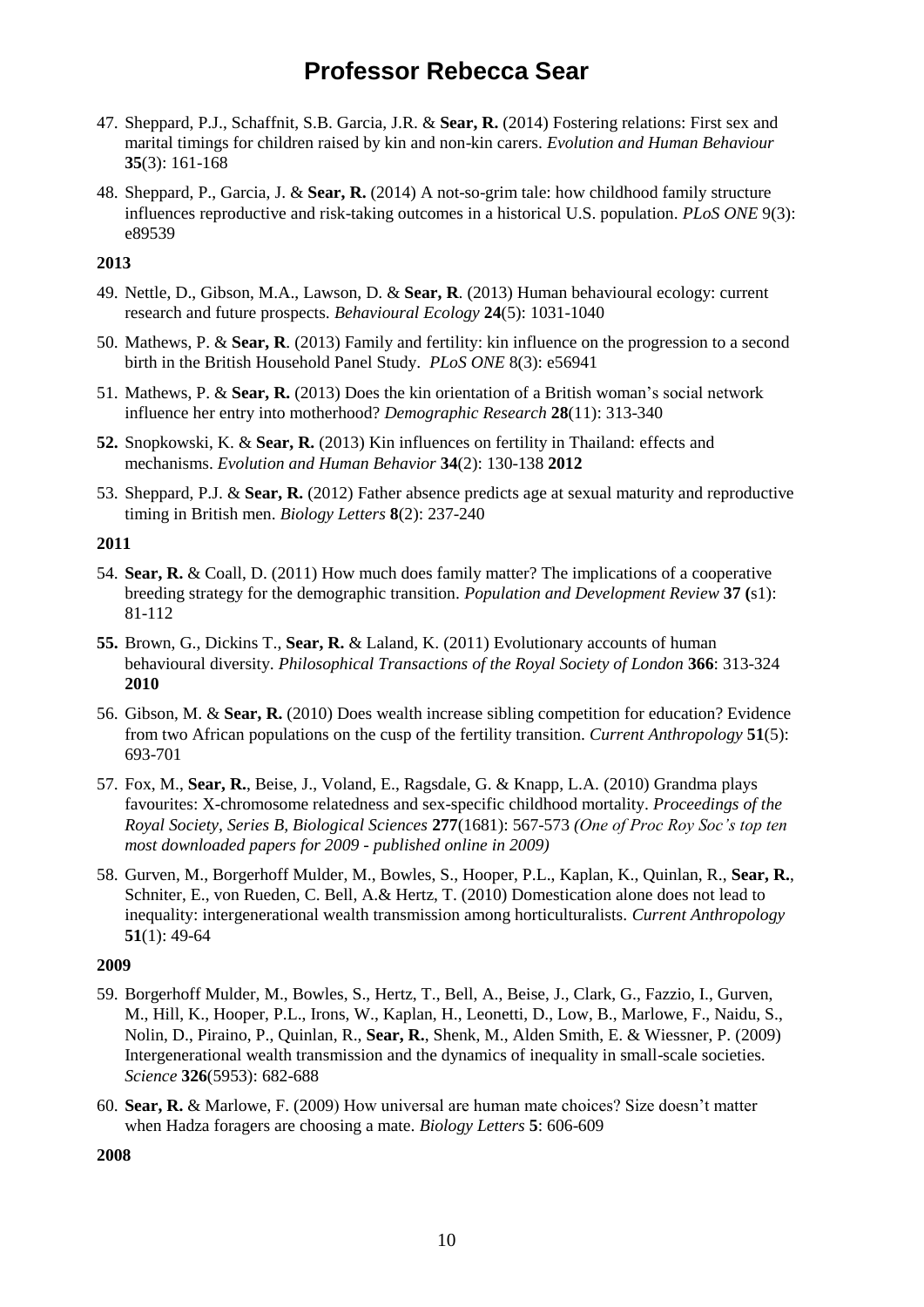- 61. **Sear, R.** (2008) Kin and child survival in Malawi: are matrilineal kin always beneficial in a matrilineal society? *Human Nature* **19**(3): 277-293
- 62. Mathews, P. & **Sear, R.** (2008) Life after death: an investigation into how mortality perceptions influence fertility preferences using evidence from an internet-based experiment. *Journal of Evolutionary Psychology* **6**(3): 155-172
- 63. **Sear, R.** & Mace, R. (2008) Who keeps children alive? A review of the effects of kin on child survival. *Evolution & Human Behavior* **29**(1): 1-18 *(Thompson ISI's fast breaking paper in psychology for Oct 2009)*

#### **2007**

- 64. Shanley, D.P., **Sear, R.**, Mace, R. & Kirkwood, T.B.L. (2007) Testing evolutionary theories of menopause. *Proceedings of the Royal Society of London Series B, Biological Sciences* **274**(1628): 2943-2949
- 65. **Sear, R.**, Lawson, D. & Dickins, T. (2007) Synthesis in the human evolutionary behavioural sciences. *Journal of Evolutionary Psychology* **5**(1): 3-28
- 66. **Sear, R.** (2007) The impact of reproduction on Gambian women: does controlling for phenotypic quality reveal costs of reproduction? *American Journal of Physical Anthropology* **132**(4): 632- 641

#### **2006**

- 67. **Sear, R.** (2006) Size dependent reproductive success among Gambian men: does height or weight matter more? *Social Biology* **53**(3-4): 172-188
- 68. **Sear, R.** (2006) Height and reproductive success: how a Gambian population compares to the West. *Human Nature* **17**(4): 405-418

## **2004**

- 69. **Sear, R.**, Allal, N. & Mace, R. (2004) Height, marriage and reproductive success in Gambian women. *Research in Economic Anthropology* **23**: 203-224
- 70. Allal, N., **Sear, R.**, Prentice, A.M. & Mace, R. (2004) An evolutionary model of stature, age at first birth and reproductive success in Gambian women. *Proceedings of the Royal Society of London Series B, Biological Sciences* **271**(1538): 465-470

## **2003**

- 71. **Sear, R.**, Mace, R. & McGregor, I.A. (2003) The effects of kin on female fertility in rural Gambia. *Evolution & Human Behavior* **24**(1): 25-42
- 72. Holden, C.J., **Sear, R.** & Mace, R. (2003) Matriliny as daughter-biased investment. *Evolution & Human Behavior* **24**(2): 99-112

#### **2002**

73. **Sear, R.**, Steele, F., McGregor, I.A. & Mace, R. (2002) The effects of kin on child mortality in rural Gambia. *Demography* **39**(1): 43-63

## **2001**

74. **Sear, R.**, Mace, R., Shanley, D & McGregor, I.A. (2001) The fitness of twin mothers: evidence from rural Gambia. *Journal of Evolutionary Biology* **14**(3)**:** 433-443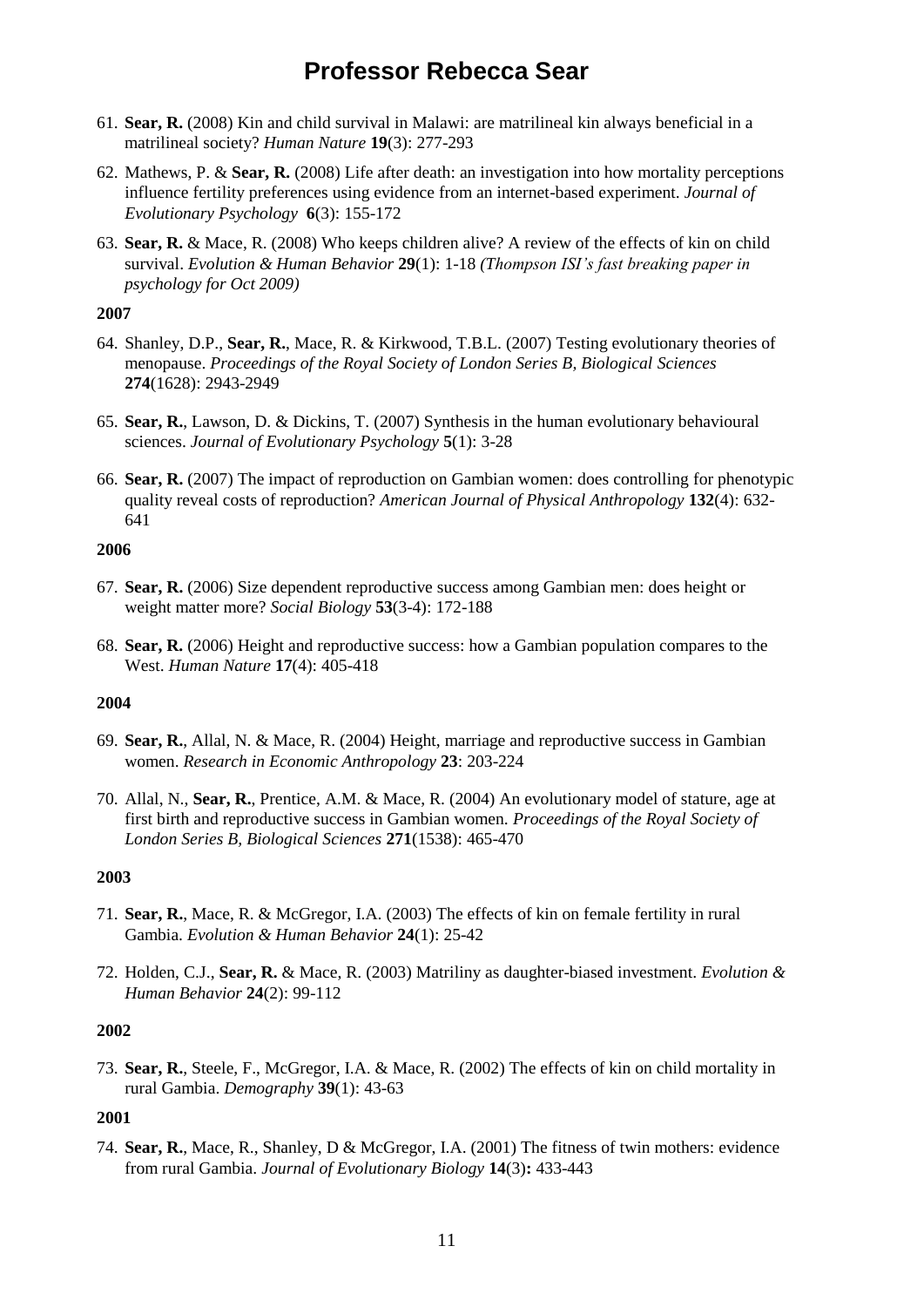#### **2000**

75. **Sear, R.**, Mace, R. & McGregor, I.A. (2000) Maternal grandmothers improve the nutritional status and survival of children in rural Gambia. *Proceedings of the Royal Society of London, Series B* **267**(1453)**:** 1641-1647

#### **1997**

- 76. Mace, R. & **Sear, R.** (1997) Birth interval and the sex of children in a traditional African population: an evolutionary analysis. *Journal of Biosocial Science* **29**(4): 499-507
- 77. Mace, R. & **Sear, R.** (1997) Reproductive decisions by pastoralists in the face of demographic risk. *Nomadic Peoples (NS)* **1**(1): 151-163

#### **1996**

78. Mace, R. & **Sear, R.** (1996) Maternal mortality in a Kenyan pastoralist population. *International Journal of Gynecology and Obstetrics* **54**(2): 137-141

#### *Book Chapters and Encyclopaedia Entries*

- 79. Coall, D.A., Hilbrand, S., **Sear, R.** & Hertwig, R. (2016) The theory of grandfather involvement: Interdisciplinary perspectives. In: *Grandfathers: International Perspectives*. Editors Ann Buchanan and Anna Rotkirch. Palgrave Macmillan. Pp 21-44
- 80. **Sear, R.** (2015) Evolutionary demography: a Darwinian renaissance in demography. In: *International Encyclopedia of the Social & Behavioral Sciences, 2nd edition*. Editor-in-chief: James D. Wright. Oxford: Elsevier. Vol 8 Pp. 406–412.
- 81. **Sear, R.** (2015) Sociobiology. In *The International Encylcopedia of Human Sexuality*. Edited by Patricia Whelehan and Anne Bolin. Malden, Oxford: John Wiley and Sons, Ltd. Pp 1333-1334.
- 82. **Sear, R.** (2011) Parenting and families. In *Evolutionary Psychology: A Critical Reader.* Edited by V. Swami. Wiley-Blackwell. Pp 215-250
- 83. **Sear, R.** (2010) Height and reproductive success: is bigger always better? In *Homo Novus: A Human Without Illusions.* Edited by Ulrich Frey, Charlotte Stoermer & Kai Willfuehr. Springer. Pp127-143
- 84. **Sear, R.**, Allal, N. & Mace, R. (2009) Family matters: kin, demography and child health in a rural Gambian community. In *Substitute Parents: Alloparenting in Human Societies*. Edited by G.R. Bentley & R. Mace. Berghahn Books. Pp 50-76.
- 85. Mace, R., Allal, N., **Sear, R.** & Prentice, A. (2006) The uptake of modern contraception in a Gambian community: the diffusion of an innovation over 25 years. In: *Social Information Transmission and Human Biology*. Edited by J.C.K Wells, S.S. Strickland and K. Laland. CRC Press. pp 191-205
- 86. Mace, R. & **Sear, R.** (2005) Are humans cooperative breeders? In: *Grandmotherhood - the Evolutionary Significance of the Second Half of Female Life.* Edited by E. Voland, A. Chasiotis & W. Schiefenhoevel. Rutgers University Press, Piscataway. pp 143-159
- 87. **Sear, R.**, Mace, R. & McGregor, I.A. (2003) A life-history analysis of fertility rates in rural Gambia: evidence for trade-offs or phenotypic correlations? In: *The Biodemography of Human Reproduction and Fertility*. Edited by J. Rodgers & H-P. Kohler. Kluwer Press, Boston. pp 135- 160

#### *Commentaries and Book Reviews*

88. **Sear, R.** (2020) Strengthening the evolutionary social sciences with more data, less 'theoryworship'. *Evolution and Human Behaviour*